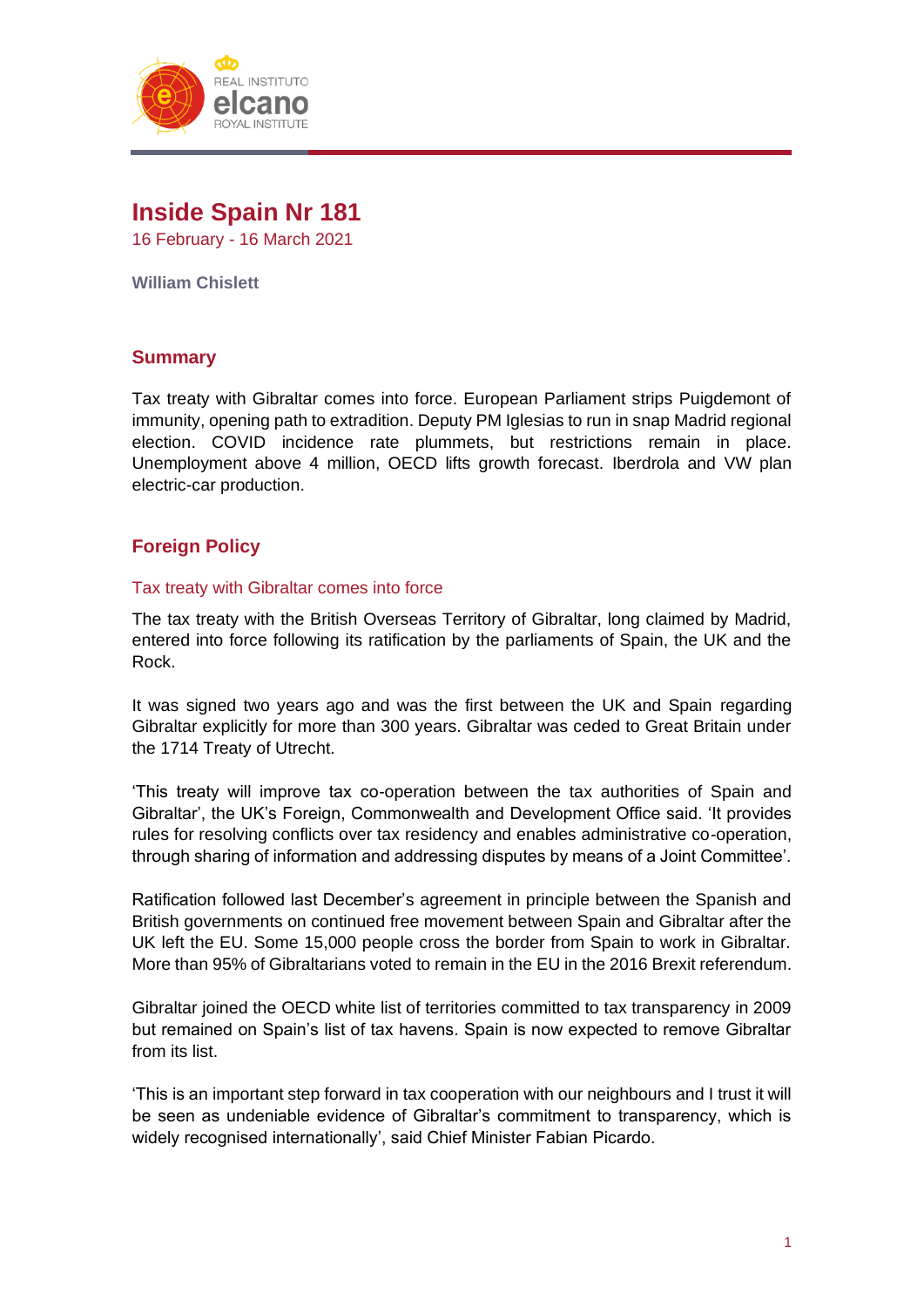He said the treaty allowed Gibraltar's source-based taxation system to co-exist with Spain's residency-based system.

# **Domestic Scene**

#### European Parliament strips Puigdemont of immunity, opening path to extradition

The European Parliament voted to lift the immunity of Carles Puigdemont, a former premier of Catalonia, and two other Catalan separatist MEPs, charged by Spain with sedition, increasing the chances of extraditing them from their self-imposed exile.

MEPs voted by 400 to 248 to remove Puigdemont's parliamentary immunity and by similar majorities for two other Catalan separatist lawmakers, Toni Comín and Clara Ponsatí. The three fled Spain in October 2017 after organising an unconstitutional independence referendum. Puigdemont and Comín live in Belgium and Ponsatí in Scotland.

Nine of their colleagues are serving jail sentences after they were found guilty of sedition by the Supreme Court in October 2019.

The vote was broadly supported by conservatives, socialists and liberals, the main forces in the Parliament. MEPs affiliated with Unidas Podemos, the junior partner in Spain's Socialist-led minority coalition, voted against lifting the immunity.

The government welcomed the vote. Arancha González, the Foreign Minister, said it showed MEPs' respect for the rule of law in Spain. 'The problems of Catalonia will not be solved in Europe by Europe; they have to be solved in Spain', she said.

It is far from certain, however, that Spain will succeed in extraditing the three, two of whom were elected to the Parliament in 2019 and one in 2020 to fill a vacant seat when Britain left the EU.

Meritxell Serret, a former Catalan Minister who also fled Spain in 2017, returned voluntarily earlier this month and presented herself to the Supreme Court in Madrid, which revoked the arrest order for her. She was allowed to go to Catalonia without precautionary measures and told to report to the court on 8 April.

The Spanish justice authorities have had a hard time trying to make extradition requests stick. A German court rejected a request in April 2018 when Puigdemont was in that country and detained. The court said he could only be extradited on the lesser charge of misuse of funds and not for rebellion. It said the rebellion charge for organising the referendum was not a criminal offence in Germany, and the violence component needed to justify a high treason charge was lacking.

Belgian courts followed Germany's line also in 2018 when the extradition of Puigdemont and Comín was sought. An extradition request in January this year for another Catalan official, Lluis Puig, was also refused.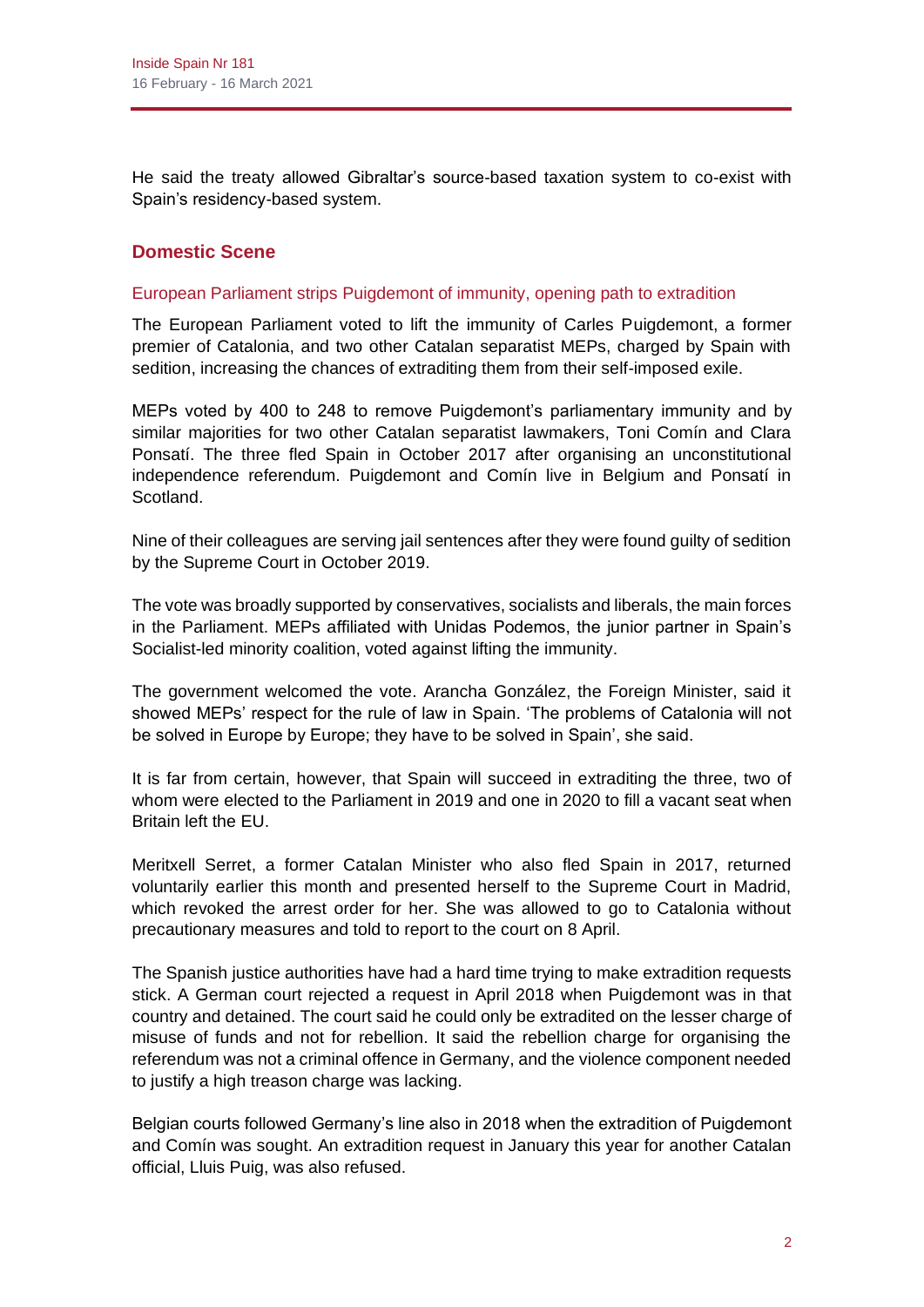The national government has won support for crucial laws, including the 2021 budget, thanks to the backing of Catalan Republican Left's 13 MPs. It plans to review the crime of sedition and is considering possible pardons for the nine jailed Catalans. A judge ordered seven of them, who were granted semi-liberty before the Catalan election on 14 February so they could part in the campaign, back to prison earlier this month. He said the decision to release them with certain conditions was premature and they had not accepted they had committed a crime.

The new Catalan Premier is likely to be Pere Aragonès, the leader of Catalan Republican Left (ERC), which together with two other pro-independence parties won 74 of the seats in the 135-strong Catalan parliament in last month's election, four more than in 2017. The first investiture vote (with a qualified majority) is on 26 March and the second (simple majority) on 28 March, if required.

Aragonès, the former Deputy Premier, became the interim Premier in 2020 after Quim Torra, the leader of Together for Catalonia (JxCat), had to step down after he was barred from public office for 18 months for disobeying election campaign rules. This time round ERC, which is less confrontational than JxCat, won more seats (33) than JxCat (32) and will be at the helm of the divided independence movement (see Figure 1). The Popular Unity Candidacy (CUP), the other party in favour of independence, doubled its seats to nine and became the kingmaker.

|                                          | 2021 | % of votes | 2017 | % of votes |
|------------------------------------------|------|------------|------|------------|
| <b>Catalan Socialist Party</b><br>(PSC)  | 33   | 23.0       | 17   | 13.9       |
| Catalan Republican Left<br>(ERC)         | 33   | 21.3       | 32   | 21.4       |
| <b>Together for Catalonia</b><br>(JxCat) | 32   | 20.1       | 34   | 21.6       |
| <b>VOX</b>                               | 11   | 7.7        |      |            |
| <b>Popular Unity Candidacy</b><br>(CUP)  | 9    | 6.7        | 4    | 4.5        |
| Catalunya en Comú-Podem                  | 8    | 6.9        | 8    | 7.5        |
| Ciudadanos (Cs)                          | 6    | 5.6        | 36   | 25.3       |
| Popular Party (PP)                       | 3    | 3.8        | 4    | 4.2        |
| Voter turnout                            |      | 53.6       |      | 79.1       |

# **Figure 1. Elections to the Catalan parliament, 2021 and 2017 results (number of seats and % of votes)**

Source: Catalan Government.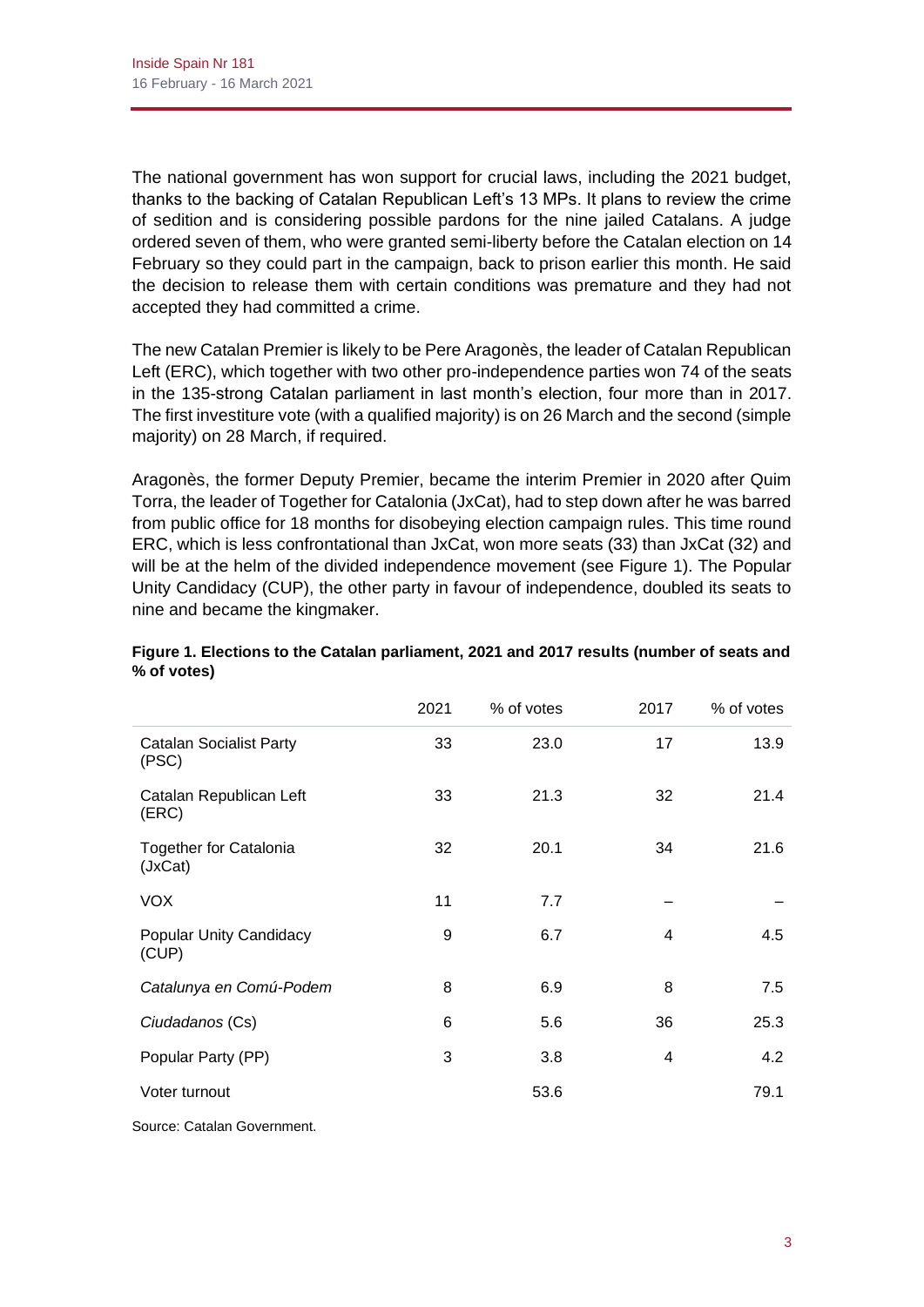Laura Borràs, a JxCat deputy and under investigation for administrative fraud and embezzlement of public funds, was elected President of the Catalan parliament. She vowed to continue the struggle for independence and the work of Carme Forcadell, her predecessor in the post, who is one of the nine separatists jailed for sedition.

The secessionist parties electoral victory is far from a clear mandate for a break with Spain.

The largest block of the electorate (46.5%) did not vote and of those who did 27.2% voted for secessionist parties and 25.2% for other parties, very different from 2017 when the abstention rate was 20.9% and independence parties got 37.6% of votes and others 40.3%. Political disaffection and fatigue after a decade of the independence conflict and not just the impact of the pandemic kept voters at home.

Much is being made of the secessionists capturing more than 50% of the vote for the first time (50.7% vs 45.7% in 2017), but ERC and JxCat (including PDeCAT, which split from it and won no seats on its own) lost 35.6% and 32% of their votes, respectively, compared with 2017. A total of 2.8 million people voted, down from 4.7 million in 2017.

Surveys show the higher the income of a voter and the more Catalan their family background the more likely they are to vote for pro-independence parties: 87% of voters earning more than €4,000 a month and with four Catalan grandparents want secession from Spain compared with only 16% of those earning less than €900 and born in another region (see Figure 2).

|                                         | Under<br>€900 | €900-<br>€1,200 | $1.200 -$<br>€1,800 | $€1.800-$<br>€2,400 | $€2.400-$<br>€4,000 | Over<br>€4,000 |
|-----------------------------------------|---------------|-----------------|---------------------|---------------------|---------------------|----------------|
| Four Catalan grandparents               | 64            | 68              | 78                  | 78                  | 84                  | 87             |
| Two Catalan parents                     | 63            | 57              | 59                  | 64                  | 68                  | 68             |
| One parent born in Catalonia            | 45            | 49              | 49                  | 51                  | 61                  | 59             |
| Catalan, with parents born<br>elsewhere | 31            | 30              | 33                  | 32                  | 40                  | 31             |
| Born abroad                             | 28            | 25              | 26                  | 29                  | 33                  | 27             |
| Born in another Spanish region          | 16            | 15              | 18                  | 20                  | 25                  | 26             |

# **Figure 2. People by group of origin and income who want independence for Catalonia (%)**

Source: CEO/El País.

The hard-right VOX, which entered the Catalan parliament for the first time with 11 seats, two more than the Popular Party and the liberal Ciudadanos combined, won the largest share of votes (25%) in low-income areas compared with 17% for ERC and 13% for JxCat (see Figure 3). These two parties captured 29% and 36%, respectively, of votes in high income areas.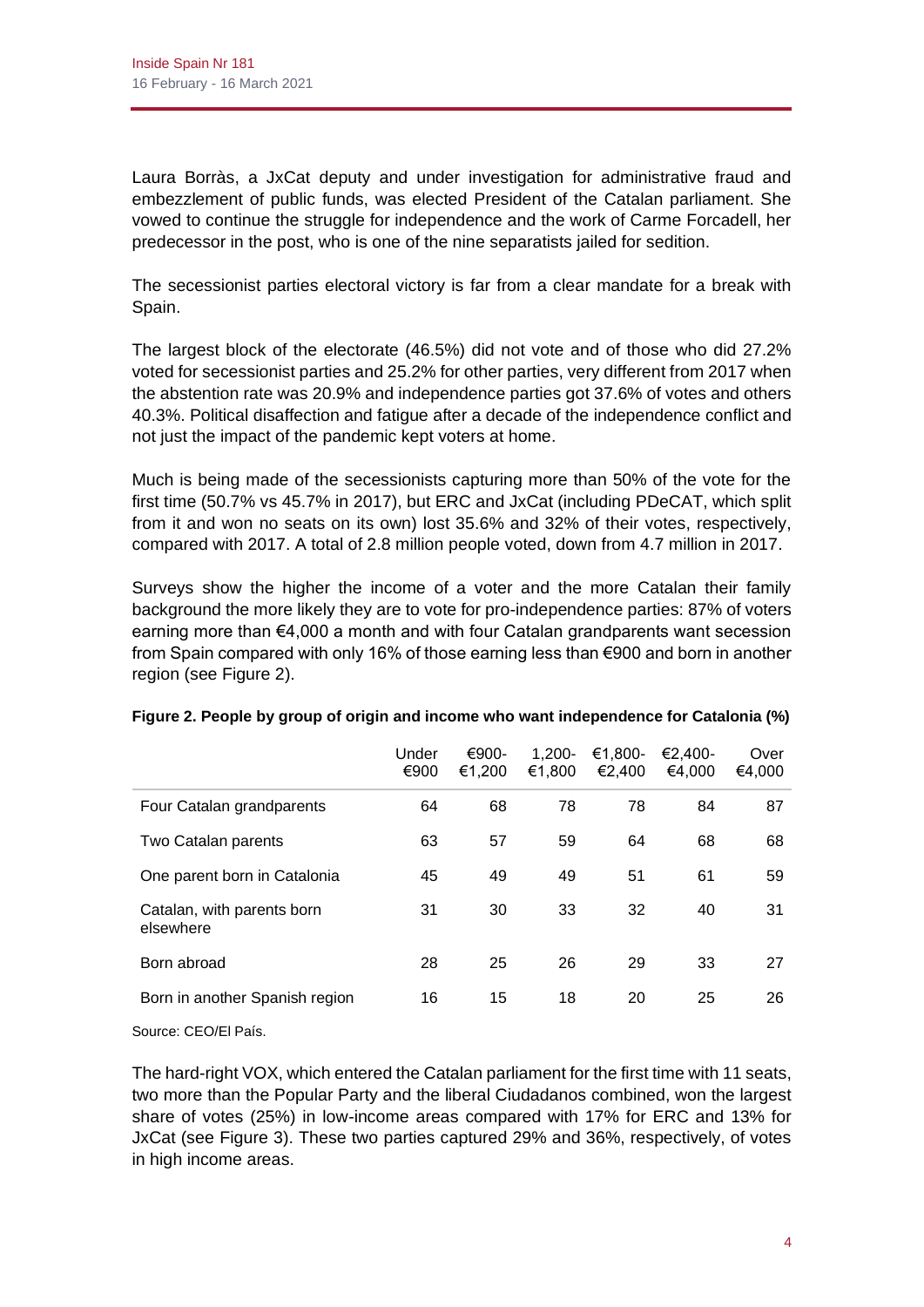|                                               | Low $(\%)$ | Medium-<br>low $(\%)$ | Medium-<br>high $(%)$ | High $(\%)$ |
|-----------------------------------------------|------------|-----------------------|-----------------------|-------------|
| <b>VOX</b>                                    | 25         | 25                    | 24                    | 26          |
| <b>Popular Party</b>                          | 19         | 20                    | 22                    | 39          |
| Ciudadanos                                    | 21         | 23                    | 25                    | 31          |
| Socialists                                    | 23         | 25                    | 26                    | 26          |
| En Comú Podem (ECP)                           | 18         | 23                    | 28                    | 31          |
| Republican Left of Catalonia (ERC)            | 17         | 24                    | 30                    | 29          |
| Catalan European Democratic Party<br>(PDeCAT) | 13         | 19                    | 26                    | 43          |
| Together for Catalonia (JxCat)                | 13         | 22                    | 30                    | 36          |
| Popular Unity Candidacy (CUP)                 | 14         | 23                    | 31                    | 32          |

#### **Figure 3. Votes in Catalonia by party (%) in low, medium-low, medium-high and high income neighbourhoods (1)**

(1) Small areas with around 1,000 inhabitants.

Source: Catalan government and INE/El País.

# Deputy PM Iglesias to run in snap Madrid regional election

What began as a power play in Murcia's regional government has ended up triggering a snap election in the Madrid region and the departure from the minority Socialist-led central government of Deputy Prime Minister Pablo Iglesias of the hard-left Unidas Podemos to run in it on 4 May.

Isabel Díaz Ayuso, Madrid's Popular Party (PP) Premier in a coalition with Ciudadanos (Cs), called the election after Cs lawmakers in Murcia switched sides and joined the Socialists in backing a vote of no confidence against the region's PP-led government. She feared the same thing would happen on Madrid and sacked leading officials from Cs.

The issue went to the courts as the Socialists and the small Más Madrid party registered non-confidence motions against Díaz Ayuso to try to stop the snap election (not due until 2023). Madrid's High Court ruled in her favour.

In a further twist, three of the six Cs deputies in Murcia changed their minds and joined the PP, making it unlikely the PP will be ousted unless hard-right VOX lawmakers (themselves divided) support the vote of no confidence next week.

The Madrid election will be a key test for Cs and could have national implications. The party did badly in last month's election in Catalonia, losing 30 of their 36 seats, and in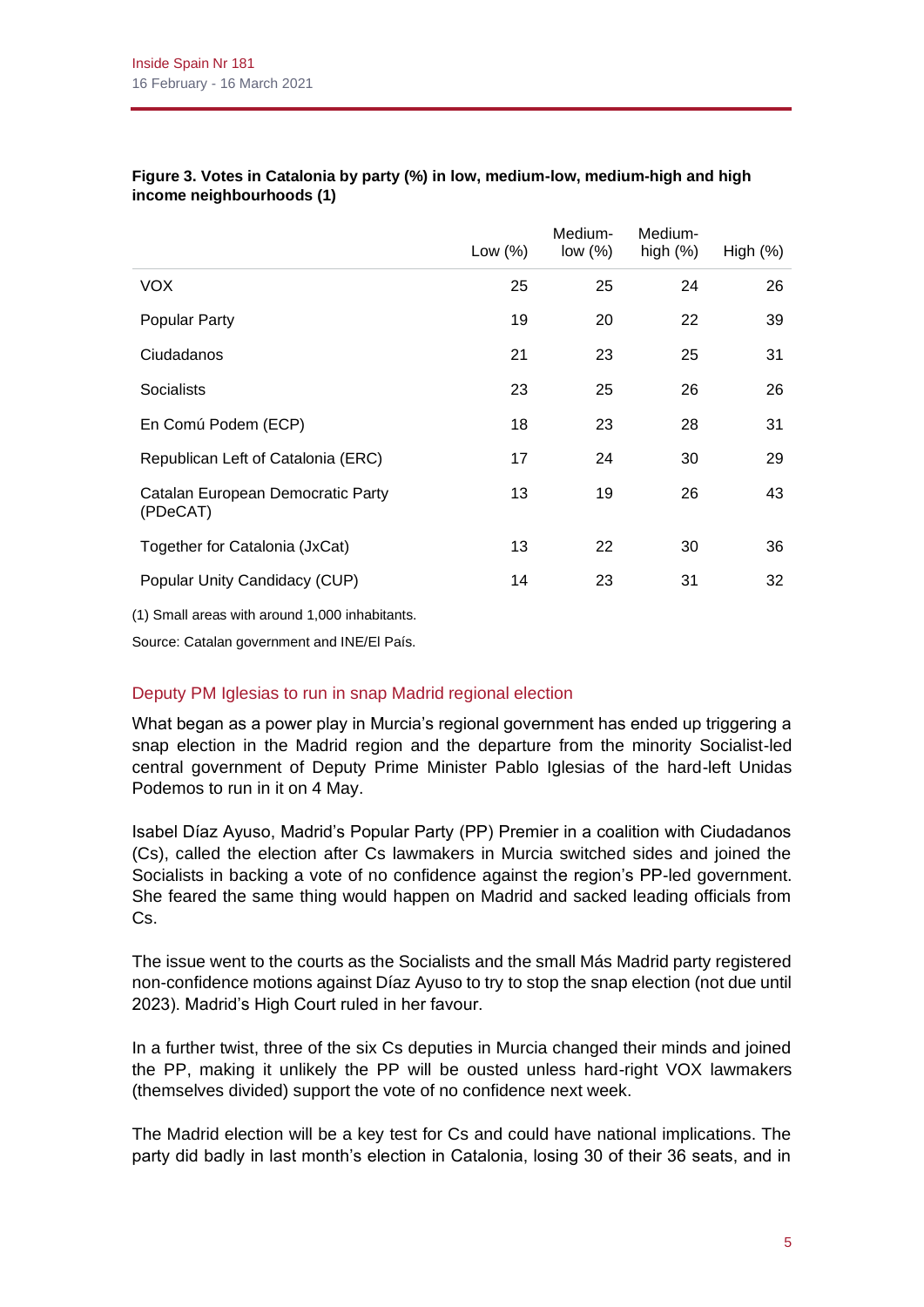the November 2019 general election when its seats in the national parliament dropped from 57 to 10.

Cs has been unable to forge a clear identity under the centrist Inés Arrimadas since moving rightwards under her predecessor Albert Rivera after more than doubling its seats to 57 in the April 2019 election, a shift that backfired. The PP and VOX will be fighting for its votes in the Madrid election.

Both Díaz Ayuso and Iglesias are polarising and abrasive figures. She sees the election in simplistic terms as a fight between 'freedom or communism'.

Iglesias hoped to join forces with Más Madrid, the party founded by Iñigo Errejón after he split from UP. It won 20 seats in the Madrid regional parliament in the 2019 election, 13 more than UP.

The Socialists have 37 seats, the largest number, but they could not form a government because the PP and Cs formed a coalition that is now dead.

# Former King Juan Carlos settles €4.4 million in back taxes, his second such payment

King Juan Carlos, who abdicated in favour of his son Felipe in 2014 and left the country for Abu Dhabi last August under a cloud of scandals, made a voluntary tax settlement of €4.4 million including interest payments and fines, related to private jet travel and other expenses paid by a Liechtenstein-based foundation from which be benefited.

Last December he paid €678,393 to clear tax debts relating to gifts from a Mexican-British businessman. Payments-in-kind in Spain are subject to taxes.

The former King is also under investigation over whether he received kickbacks from a high-speed train contract won by a Spanish consortium in 2011.

He was constitutionally immune from prosecution until he stepped down and Spain's statute of limitations applies to transactions that took place five to 10 years ago.

By making the voluntary payments before charges are brought, he cannot be prosecuted for the tax offences.

The latest move gave more ammunition to those political parties, including the hard-left Unidas Podemos, the junior partner in the Socialist-led minority coalition government, and parties pushing for independence in Catalonia, who want the monarchy to be replaced by a republic.

Prime Minister Pedro Sánchez rejected the former King's 'uncivil conduct' and defended Felipe VI as 'exemplary'. 'We are not questioning institutions but the conduct of one person'. Deputy Prime Minister Carmen Calvo said Juan Carlos's regularisation of his tax affairs showed Spain is 'a country that demands that everyone is accountable'.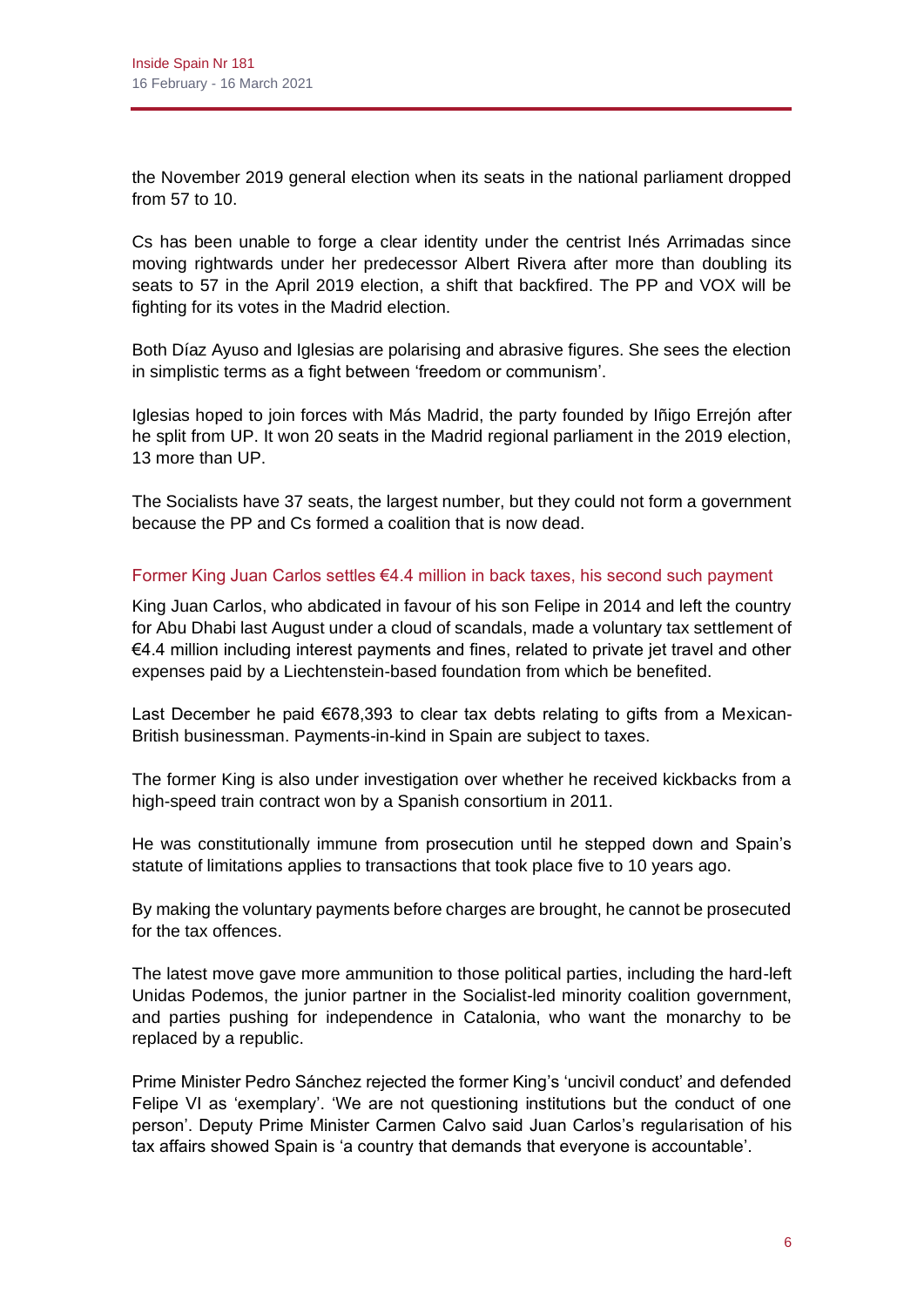## COVID incidence rate plummets, but restrictions remain in place

The 14-day cumulative count of COVID-19 cases per 100,000 residents came down sharply over the last month from 417 to below 150 (the threshold at which the government considers the country should be put on high alert), but mobility restrictions will not be eased in the run up to and during Easter Week, as they wrongly were during Christmas and the New Year, for fear of sparking a fourth wave of infections (see Figure 4).

|                         | 18 January 2021 | 15 February 2021 | 15 March |
|-------------------------|-----------------|------------------|----------|
| Andalucía               | 628             | 498              | 122      |
| Aragón                  | 615             | 434              | 140      |
| Asturias                | 318             | 416              | 178      |
| <b>Balearic Islands</b> | 680             | 187              | 43       |
| <b>Basque Country</b>   | 350             | 406              | 174      |
| Canary Islands          | 175             | 133              | 120      |
| Cantabria               | 352             | 223              | 95       |
| Castilla y León         | 911             | 508              | 108      |
| Castilla-La Mancha      | 1,007           | 399              | 72       |
| Catalonia               | 631             | 325              | 166      |
| Extremadura             | 1,384           | 241              | 55       |
| Galicia                 | 484             | 374              | 77       |
| Madrid                  | 790             | 559              | 223      |
| Murcia                  | 1,082           | 287              | 66       |
| Navarre                 | 386             | 280              | 127      |
| La Rioja                | 921             | 405              | 77       |
| Valencia                | 896             | 506              | 45       |
| Spain (1)               | 689             | 417              | 129      |

# **Figure 4. Coronavirus (COVID-19) cases per 100,000 people in past 14 days by regions**

(1) Including the North African enclaves of Ceuta and Melilla.

Source: Health Ministry.

The roll-out of vaccinations has also picked up, leading to a 95% fall in infections in old people's homes between 24 January and 21 February, the hardest hit segment of the population (around 30,000 of the 72,000 deaths). Two out of every three people who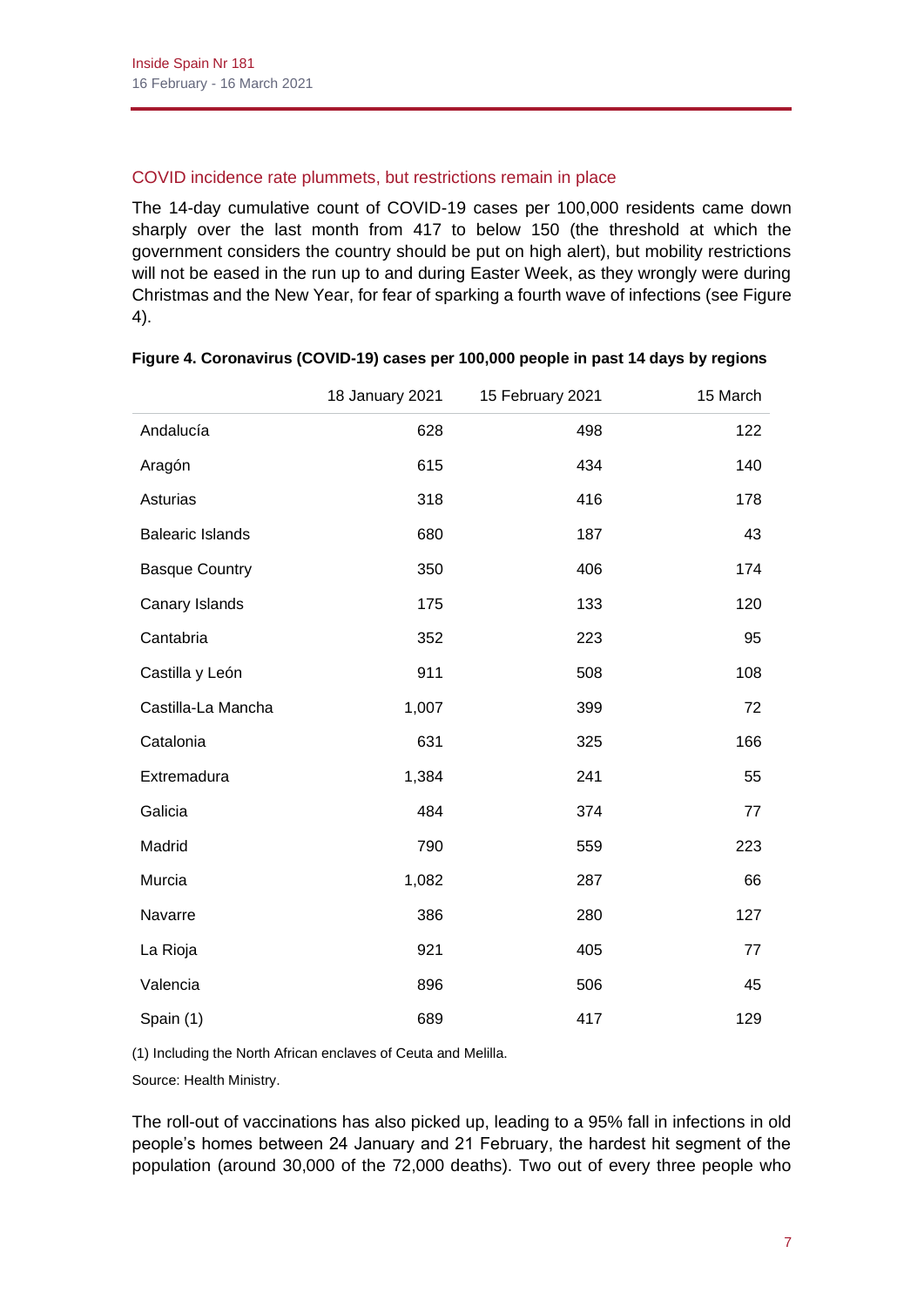died from the coronavirus over the last 12 months were over the age of 80 compared to fewer than 10% of those under 59.

|         | Doses per 100 people |
|---------|----------------------|
| UK      | 37.9                 |
| US      | 31.6                 |
| Spain   | 11.4                 |
| Italy   | 10.9                 |
| Germany | 10.7                 |
| France  | 10.6                 |

#### **Figure 5. COVID-19 vaccination doses administered per 100 people (1)**

(1) This is counted as a single dose, and may not equal the total number of people vaccinated, depending on the specific dose regime (eg, people receive multiple doses).

Source[: https://ourworldindata.org/covid-vaccinations?country=ESP~FRA~DEU~ITA~GBR~USA.](https://ourworldindata.org/covid-vaccinations?country=ESP~FRA~DEU~ITA~GBR~USA)

The Canary and Balearic Islands, with incidence rates of 120 and 43 on 15 February, respectively, is allowing people to leave and enter and 14 others remain closed. Madrid, whose Popular Party-led government has consistently gone its own way, appealed against the Health Ministry's decision. Madrid's incidence rate was 223.

Madrid's greater freedom, with restaurants open until 11pm compared with 5pm in Catalonia, has encouraged young French people to descend on the capital at weekends.

# Spain drops in Global Freedom and V-Dem democracy indices

Spain fell from  $30<sup>th</sup>$  to  $40<sup>th</sup>$  position out of 210 countries and territories in Freedom House's latest Global Freedom Index on a lower score (90 out of 100, down from 92 in 2020) and equal with Italy and France (see Figure 6).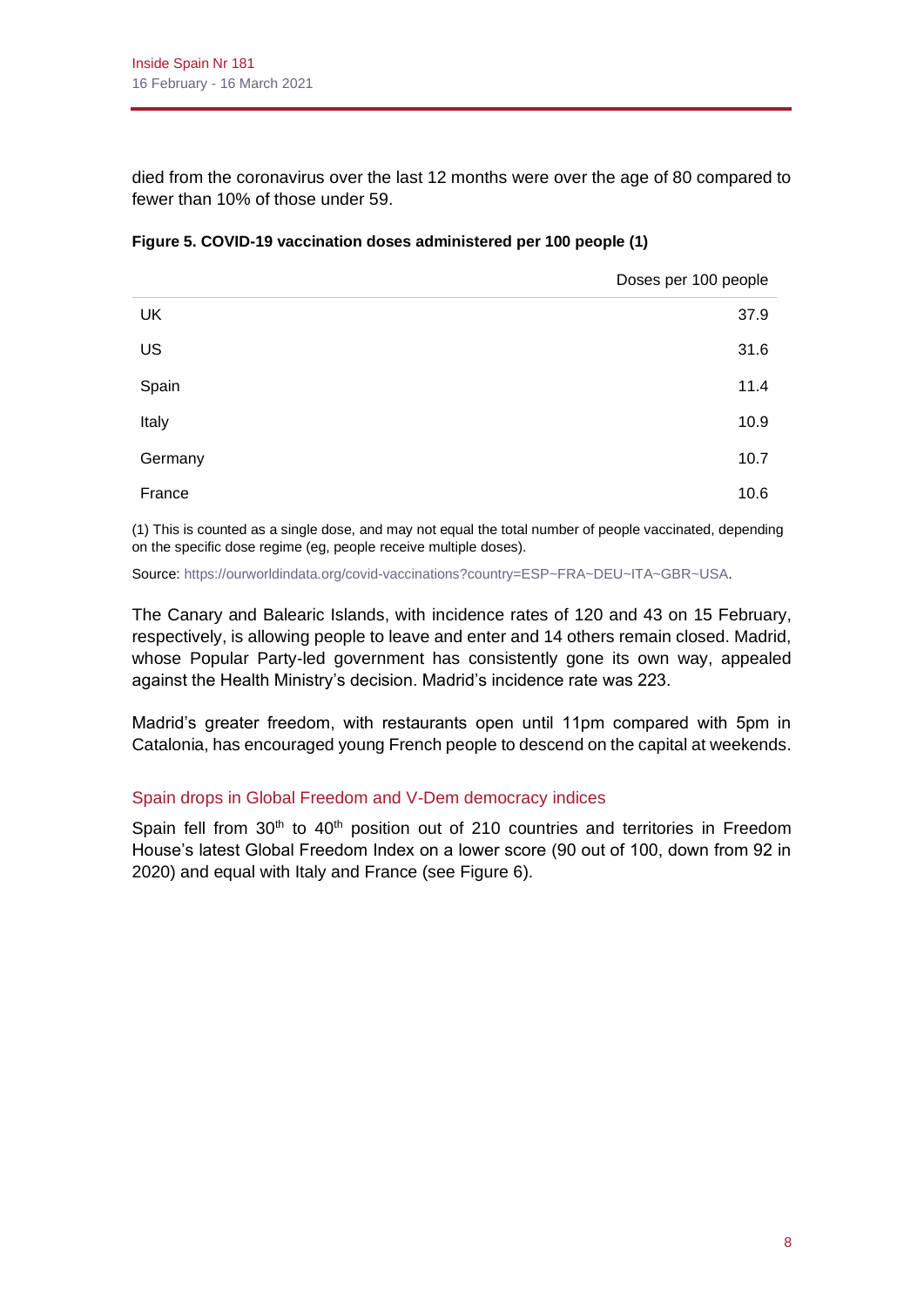#### **Figure 6. Global Freedom, 2021 (1)**

|               | Score |
|---------------|-------|
| 1= Finland    | 100   |
| 14 = Portugal | 96    |
| 19= Germany   | 94    |
| $27 = UK$     | 93    |
| 40= Spain     | 90    |
| 40= Italy     | 90    |
| 40= France    | 90    |
| 60= US        | 83    |

(1) Out of 210 countries and territories.

Source: Freedom House.

The score is based on 10 political rights indicators and 15 for civil liberties. Political rights are grouped into three subcategories: electoral process, political pluralism and participation, and functioning of government. Civil liberties are grouped into four subcategories: freedom of expression and belief, associational and organisational rights, rule of law, and personal autonomy and individual rights. Countries are then divided into three groups: free, partly free and not free.

Spain also slipped in the V-Dem liberal democracy index from  $9<sup>th</sup>$  to 13<sup>th</sup> place out of 179 countries (see Figure 7) on a very slightly lower score (0.80, the same as France and the UK, against 0.81). The index is based on a wide range of indicators including free and fair elections, property rights, media bias, freedom of religion and lower court independence.

| Rank out of 179 countries | Score out of 1 |
|---------------------------|----------------|
| 1. Denmark                | 0.88           |
| 4. Costa Rica             | 0.85           |
| 8. Germany                | 0.83           |
| 13. Spain                 | 0.80           |
| 14. UK                    | 0.80           |
| 15. France                | 0.80           |
| 21. Italy                 | 0.78           |
|                           |                |

Source: V-Dem.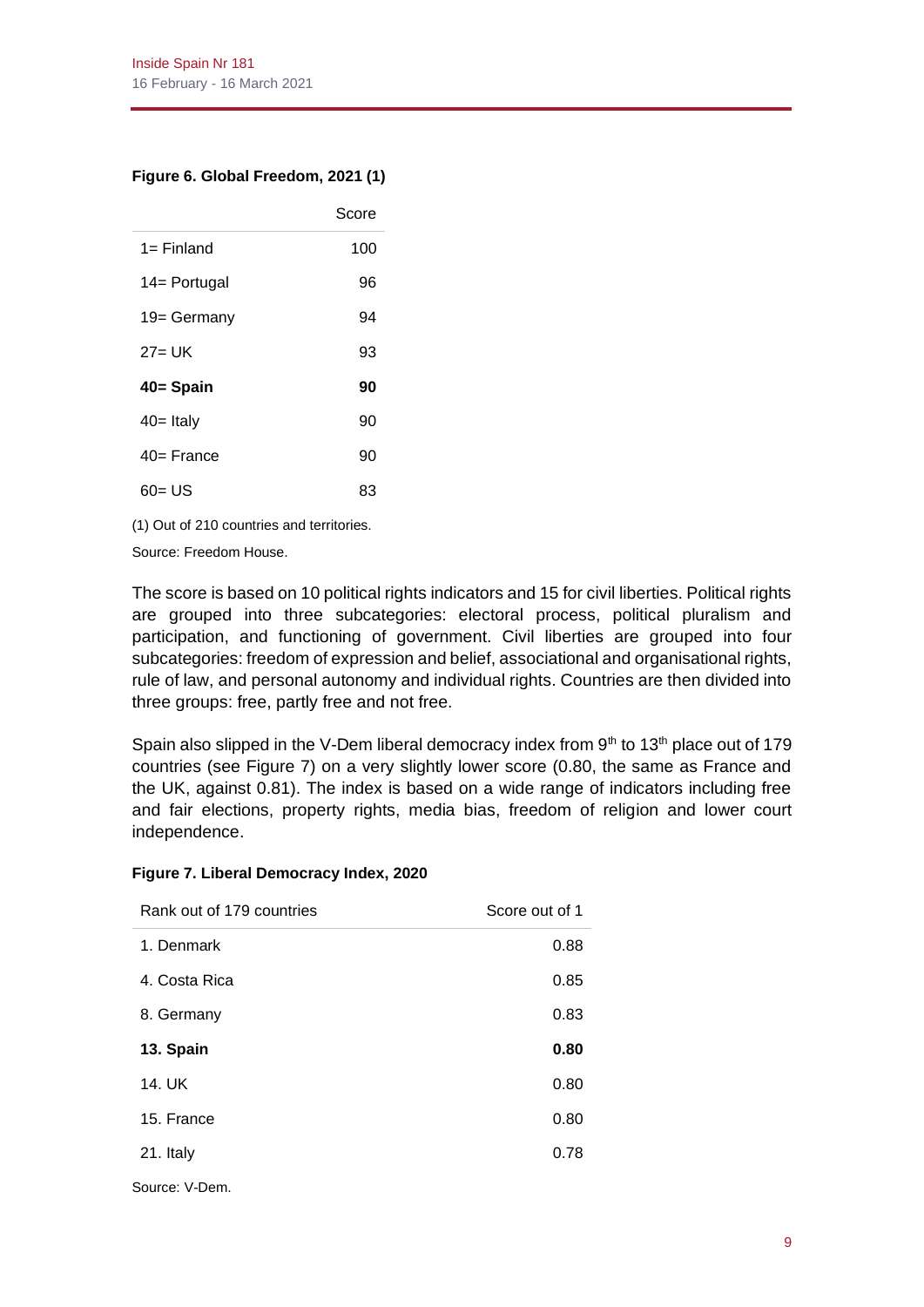Spain was ranked  $9<sup>th</sup>$  in the electoral democracy index, 10<sup>th</sup> in the egalitarian component index,  $26<sup>th</sup>$  in the participatory index and  $28<sup>th</sup>$  in the deliberative component index.

# Spain, healthiest place to live

Spain has the healthiest lifestyle among 20 countries ranked by *money.co.uk* on the basis of obesity and pollution rates, food prices, life expectancy and sunlight hours (see Figure 8).

#### **Figure 8. Top 20 healthiest places to live**

|                     | Rank Country |  |  |
|---------------------|--------------|--|--|
| $1 =$               | Spain        |  |  |
| $2 =$               | Portugal     |  |  |
| 6=                  | Italy        |  |  |
| 9=                  | Singapore    |  |  |
| $12 =$              | Finland      |  |  |
| $14 =$              | France       |  |  |
| 18=                 | Germany      |  |  |
| $20=$               | England      |  |  |
| Source: Money.co.uk |              |  |  |

# **The Economy**

# Unemployment above 4 million, OECD lifts growth forecast

The number of those registered as unemployed surpassed four million in February for the first time in almost five years, and the number (4,008,789) excluded a rise of 91,511 in furloughed workers to an average of 909,661.

Almost half those on the government's job retention scheme (ERTEs) work in the tourism and hospitality sectors.

There was better news, however, on economic growth this year. The OECD increased its GDP forecast to 5.7% from 5% in December (see Figure 9), but this was below the government's optimistic 7.2%. A lot will depend on the extent to which the vital tourism sector, which in a normal year generates more than 12% of GDP, recovers and this, in turn, depends on the evolution of the pandemic and the roll out of vaccines before the mass tourism season begins in the summer.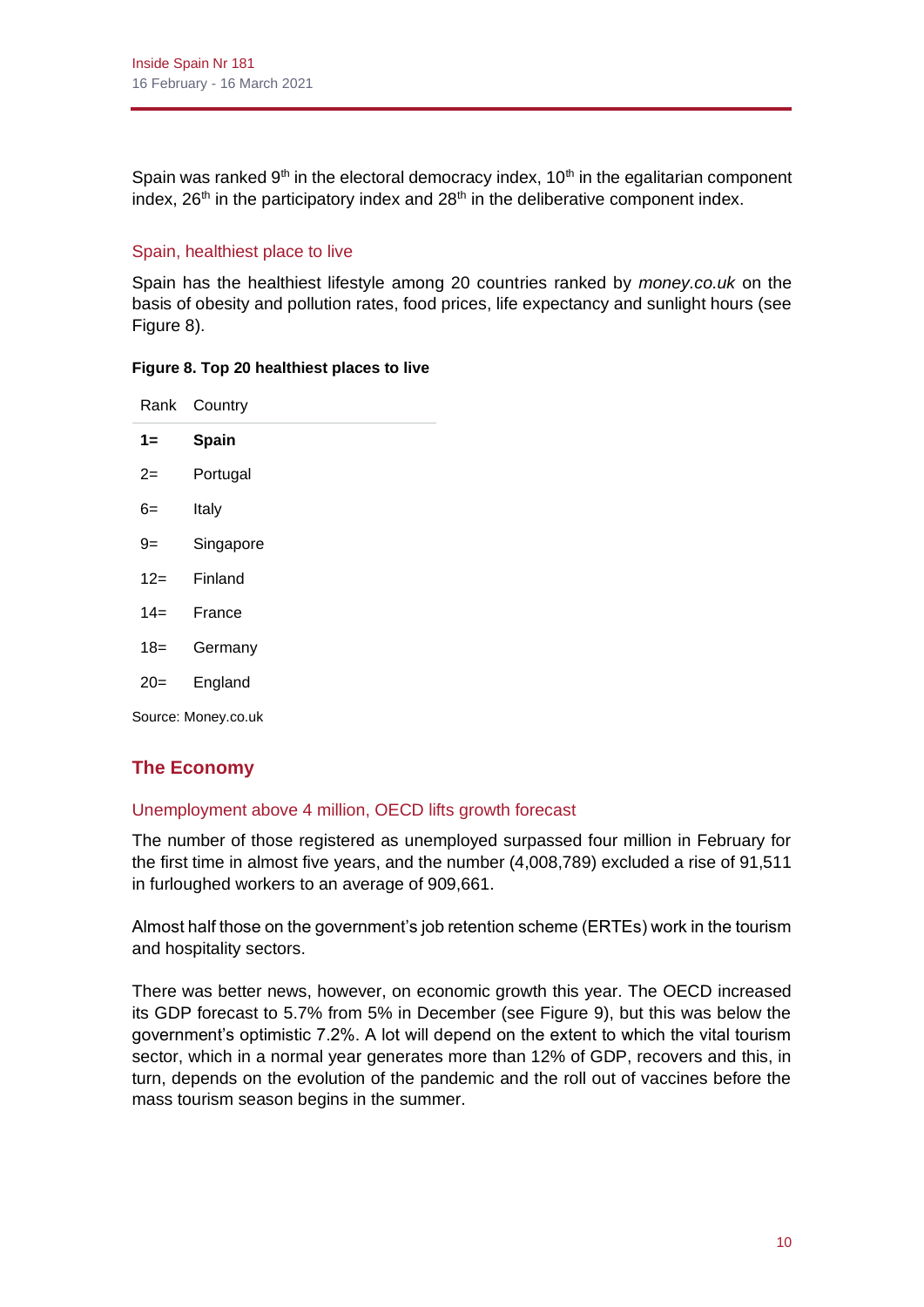## **Figure 9. OECD GDP growth forecasts, 2021 (%)**

|              | 2021 | 2020    |
|--------------|------|---------|
| France       | 5.9  | $-8.2$  |
| Germany      | 3.0  | $-5.3$  |
| Italy        | 4.1  | $-8.9$  |
| <b>Spain</b> | 5.7  | $-11.0$ |
| Euro zone    | 3.9  | $-6.8$  |
|              |      |         |

Source: OECD.

The government announced €7 billion in direct aid to small and medium-sized companies. The total aid package is €11 billion and includes €3 billion for voluntary debt restructurings of state-backed loans granted by banks to companies impacted by the pandemic and €1 billion in the form of capital injections.

It also set in motion legislation that classifies food delivery riders as employees of the digital platforms they work for, not self-employed. This followed a ruling by Spain's Supreme Court last September in a case brought by a former rider for Glovo and one by Britain's top court that said Uber drivers should be classed as workers and not selfemployed.

The trade deficit last year came in at its lowest level in a decade ( $\epsilon$ 13.4 billion), due to a 10% drop in exports and a 14.7% fall in imports (see Figure 10).

|      | <b>Exports</b> | Imports | Deficit | Exports as a % of imports |
|------|----------------|---------|---------|---------------------------|
| 2011 | 215.2          | 263.1   | 47.9    | 81.8                      |
| 2012 | 226.1          | 257.9   | 31.8    | 87.7                      |
| 2013 | 235.8          | 252.3   | 16.5    | 93.4                      |
| 2014 | 240.6          | 265.5   | 24.9    | 90.6                      |
| 2015 | 249.8          | 274.8   | 25.0    | 90.9                      |
| 2016 | 256.4          | 273.8   | 17.4    | 93.6                      |
| 2017 | 276.1          | 302.4   | 26.3    | 91.3                      |
| 2018 | 285.3          | 319.7   | 34.4    | 89.2                      |
| 2019 | 290.9          | 322.4   | 31.5    | 90.2                      |
| 2020 | 261.2          | 274.6   | 13.4    | 95.1                      |

#### **Figure 10. Exports and imports of goods, 2011-2020 (€ billion) (1)**

(1) Provisional figures for 2020.

Source: Ministry of Industry, Commerce and Tourism.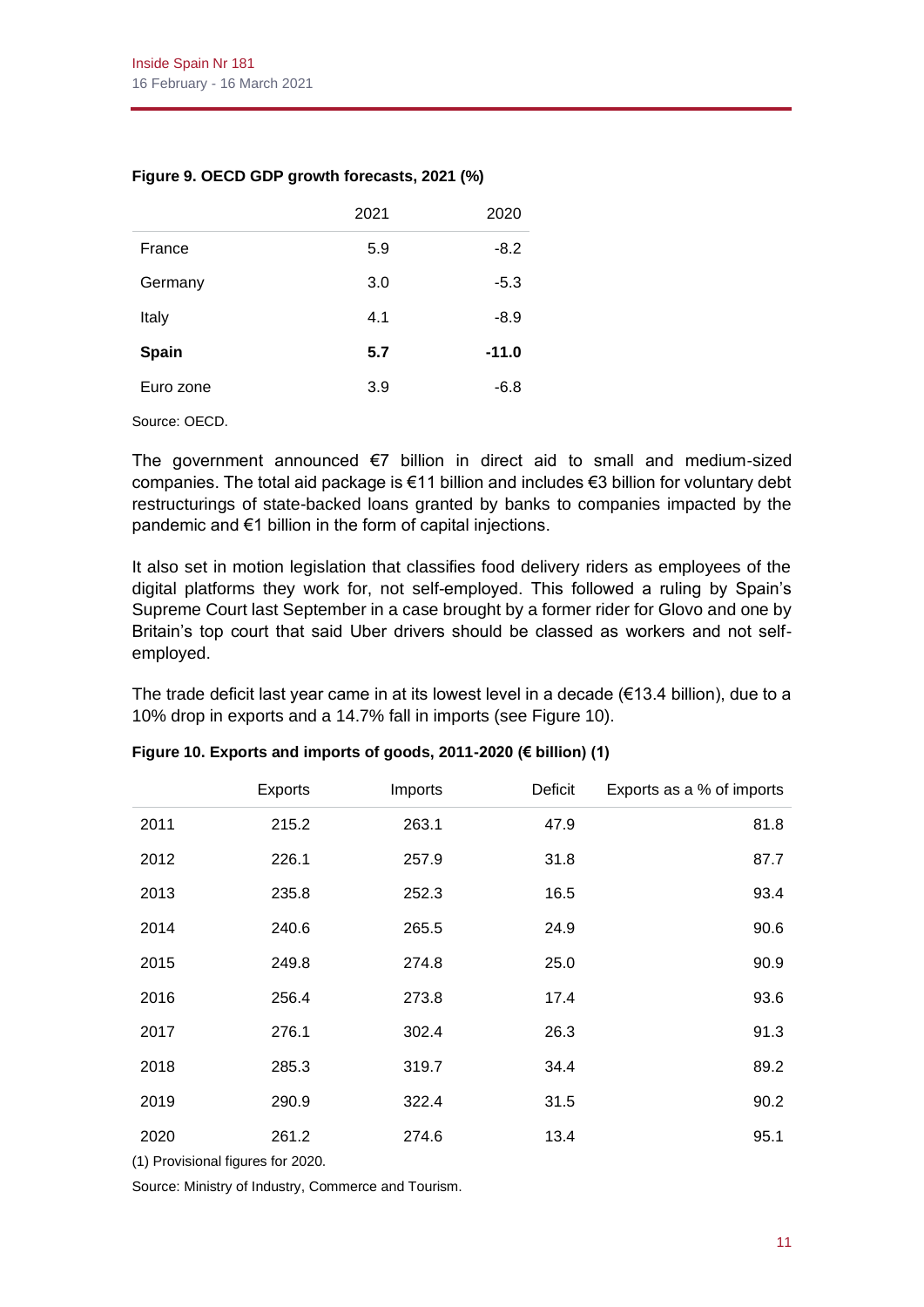Exports held up relatively well against a backdrop of a fall in global trade because of the impact of the pandemic on demand. Germany's exports declined 9.3%, France's 16.3%, the UK's 14.6% and Italy's 9.7%, all from much higher levels than Spain. The number of regular exporters (four years or more) rose from 52,956 to 55,133, a new record which should enable trade to continue to grow when markets pick up. Exports played a significant role in recovering from the previous crisis.

The big fall in imports, the largest since 2012 during the country's last recession, reflected the depth of the GDP shrinkage last year (-11.1%).

Capital goods continued to be the main exports and imports (see Figure 11).

| Sector                             | <b>Exports</b> |          |            | Imports  |
|------------------------------------|----------------|----------|------------|----------|
|                                    | % of total     | % change | % of total | % change |
| Food, drink and tobacco            | 19.6           | 5.5      | 12.4       | $-4.8$   |
| Energy products                    | 4.8            | $-40.9$  | 9.8        | $-39.1$  |
| Raw materials                      | 2.3            | $-14.4$  | 3.1        | $-16.6$  |
| Non-chemical semi-<br>manufactures | 10.1           | $-10.4$  | 7.0        | $-16.7$  |
| Chemical products                  | 15.5           | $-3.6$   | 18.0       | $-3.2$   |
| Capital goods                      | 19.8           | $-12.8$  | 22.6       | $-9.7$   |
| Automotive industry                | 14.8           | $-12.9$  | 11.1       | $-24.7$  |
| Consumer durables                  | 1.7            | $-2.7$   | 2.9        | $-5.0$   |
| Consumer manufactures              | 9.5            | $-15.1$  | 12.6       | $-10.6$  |
| Other goods                        | 1.8            | 9.2      | 0.5        | $-6.6$   |

# **Figure 11. Exports and imports by sectors, 2020 (% of total and change over 2019) (1)**

(1) Provisional figures for 2020.

Source: Ministry of Industry, Commerce and Tourism.

Exports fell to almost all countries, except, most notably, to China (+20.1%), spurred by sales of pork as the Asian giant suffered a bout of swine fever.

# Spain shoots up B2C E-commerce index

Spain rose from  $34<sup>th</sup>$  position to 17<sup>th</sup> in UNCTAD's index, which measures an economy's preparedness to support online shopping, one of the largest rises among 152 countries (see Figure 12).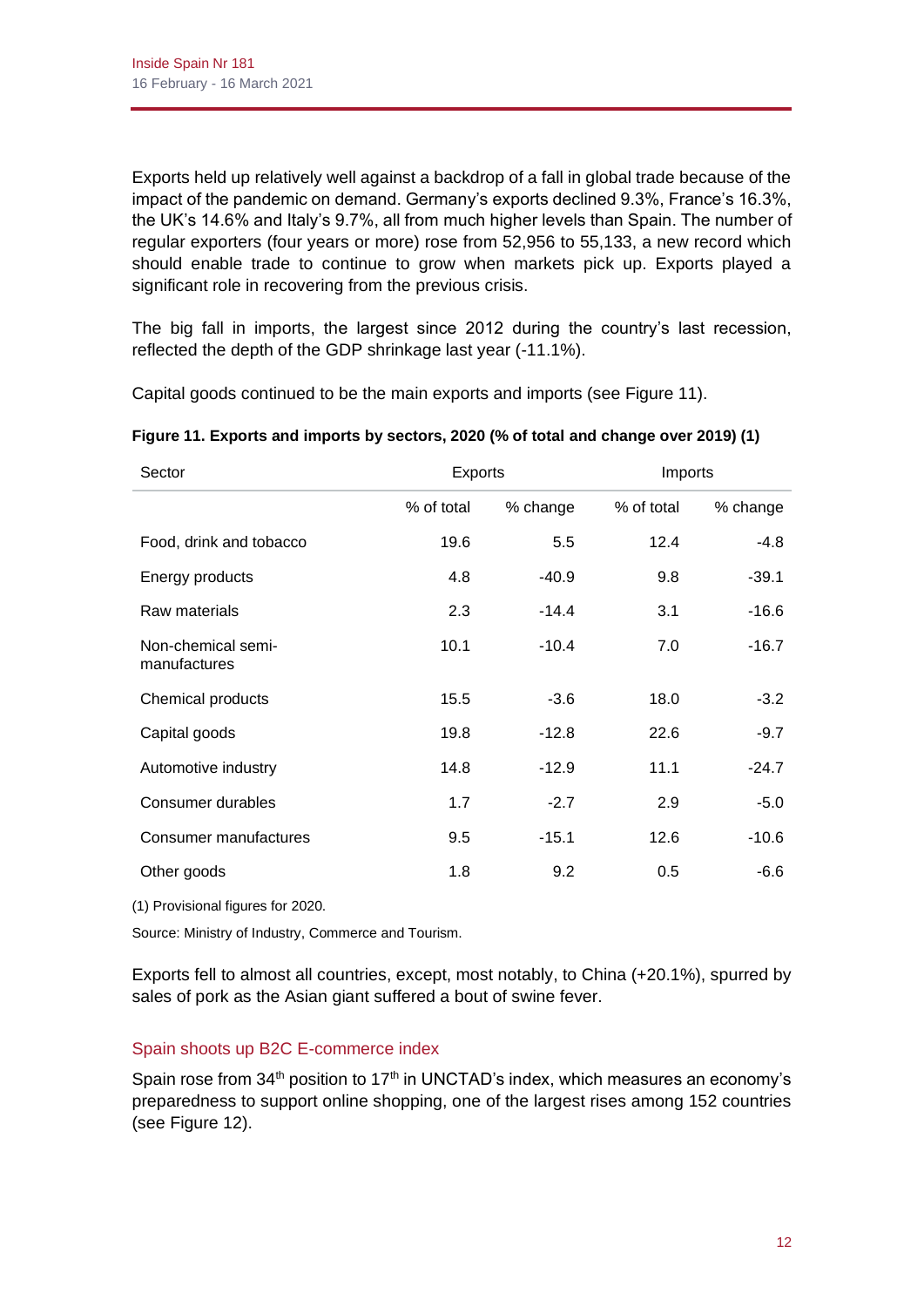| 2020 rank      | % of population using the Internet | 2020 Index value out of<br>100 | 2019 rank            |
|----------------|------------------------------------|--------------------------------|----------------------|
| 1. Switzerland | 97                                 | 95.9                           | $\mathbf{2}^{\circ}$ |
| 4. Singapore   | 89                                 | 94.4                           | 3                    |
| 5. UK          | 96                                 | 93.6                           | 4                    |
| 6. Germany     | 93                                 | 93.4                           | 9                    |
| 12. US         | 87                                 | 91.0                           | 13                   |
| 17. France     | 89                                 | 90.0                           | 16                   |
| 24. Spain      | 91                                 | 84.9                           | 34                   |
| 29. Italy      | 76                                 | 81.8                           | 36                   |

#### **Figure 12. UNCTAD B2C E-commerce index, 2020 (1)**

(1) Ranking out of 152 countries.

Source: UNCTAD.

The index is based on four indicators and 2019 data: account ownership at a financial institution or with a mobile-money-service provider; individuals using the Internet (% of population); postal Reliability Index and secure Internet servers (per 1 million people).

While Spain has a high share of the population using Internet (91%), only 58% are Internet shoppers (see Figure 13).

# **Figure 13. Internet shoppers as a share of Internet users and of population (%)**

|                 | As a % of Internet users | As a % of population |  |
|-----------------|--------------------------|----------------------|--|
| <b>UK</b>       | 91                       | 87.4                 |  |
| Germany         | 84                       | 78.1                 |  |
| Switzerland     | 83                       | 80.5                 |  |
| US              | 80                       | 71.2                 |  |
| France          | 77                       | 68.5                 |  |
| Singapore       | 66                       | 87.4                 |  |
| Spain           | 64                       | 58.2                 |  |
| Italy           | 49                       | 37.2                 |  |
| Source: UNCTAD. |                          |                      |  |